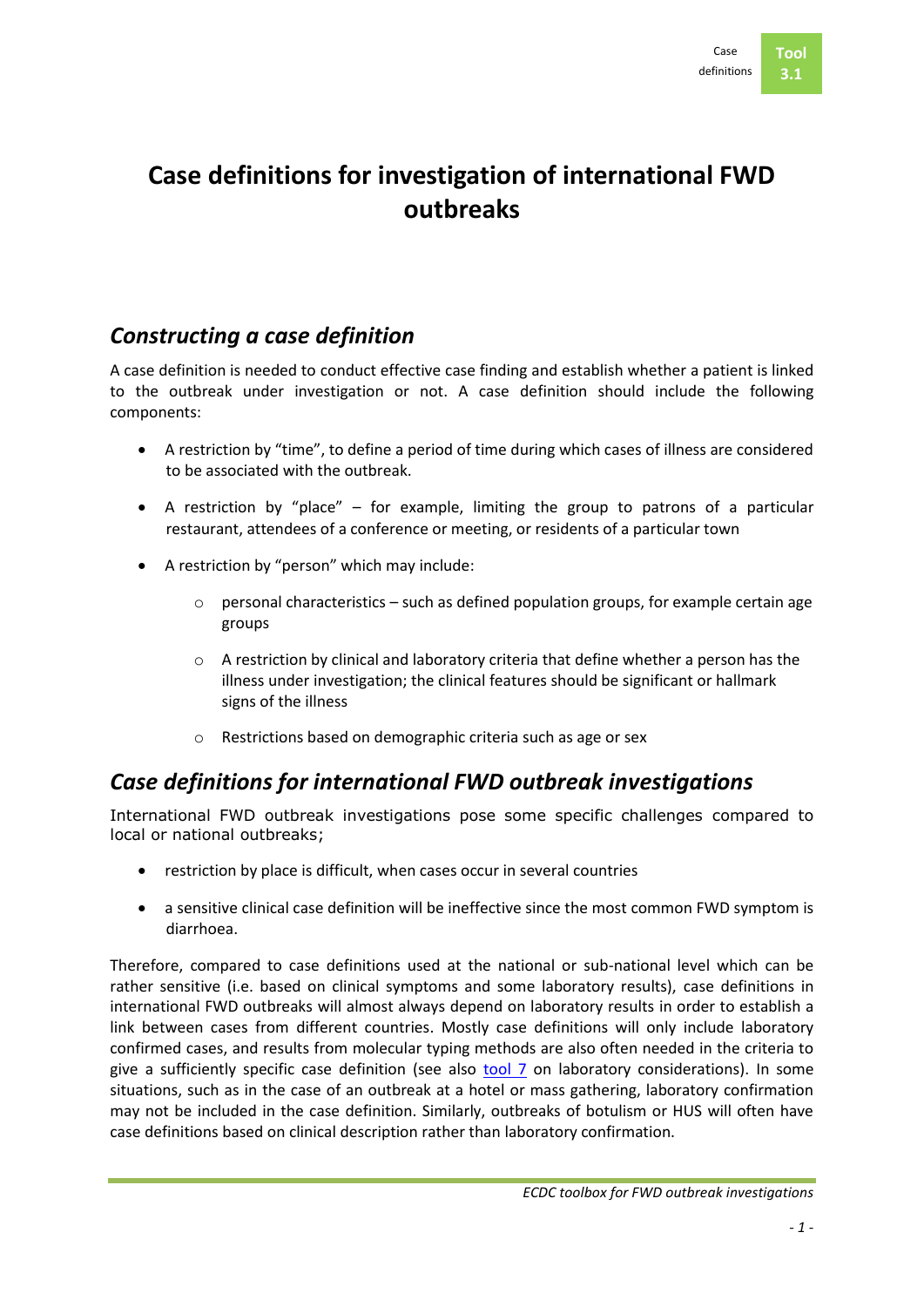## **Procedure for making case definition in international FWD outbreaks**

Some descriptive epidemiology data is already available when a possible international FWD outbreak is declared. Additional information can be collected in the outbreak information template [\(Tool 2\)](../Tool%2002%20Checklist%20teleconference/Tool%2002.%203.%20Form%20before%20meeting,%20template.doc), such as recent travel history or specific population characteristics (i.e. age group, gender, risk population).

Review of this data should enable a provisional definition of an outbreak case to be formulated, in terms of:

- TIME: the beginning of the outbreak period,
- PLACE: the countries affected.
- PERSON: the characteristics of the pathogen

The different contexts in which food- and waterborne outbreaks with an EU dimension occur also have implications for determining case definitions, and the case definitions may need to be revised if new information becomes available during the investigation about the pathogen or suspected sources. Some specific considerations concerning these are briefly outlined below:

## *FWD incidents related to exposure in multiple countries*

An outbreak may occur in one country while the incriminated food originates in another country. Including the subtype in the case definition may be needed to confirm whether cases occurring in other countries belong to the same outbreak. This is especially important for pathogens that are isolated frequently, such as certain salmonella serovars and Listeria serotypes. If a suspected food product is distributed to some specific countries, information about the outbreak may be sent to countries potentially experiencing the outbreak to check whether they have observed a recent increase in number of cases caused by the outbreak specific pathogen (see also tool 4 on case finding).

Countries may simultaneously unknowingly initiate separate outbreak investigations on the same outbreak, resulting in different case definitions being used. The recognition of connected outbreaks may be delayed due to inconsistent laboratory practices between countries (such as some microbiological tests routinely performed in some countries while not in others). In order to combine results from several countries, different case definitions for laboratory confirmation may be used. For instance:

- Confirmed: include molecular typing data. This can include different typing methods (MLVA, PFGE etc) as long as they are in use nationally (ideally internationally) and standardized. If different methods are used in different countries, it may be necessary to send a subset of isolates between countries in order to check that the typing results are consistent (i.e. that the MLVA outbreak pattern in one country is consistent with the PFGE outbreak pattern in another country)
- Probable: depending on background level; only species or subspecies

Until the source is determined, there might be outbreak related cases occurring that are not included in the original case definition. In order to measure if cases are still occurring linked to a suspected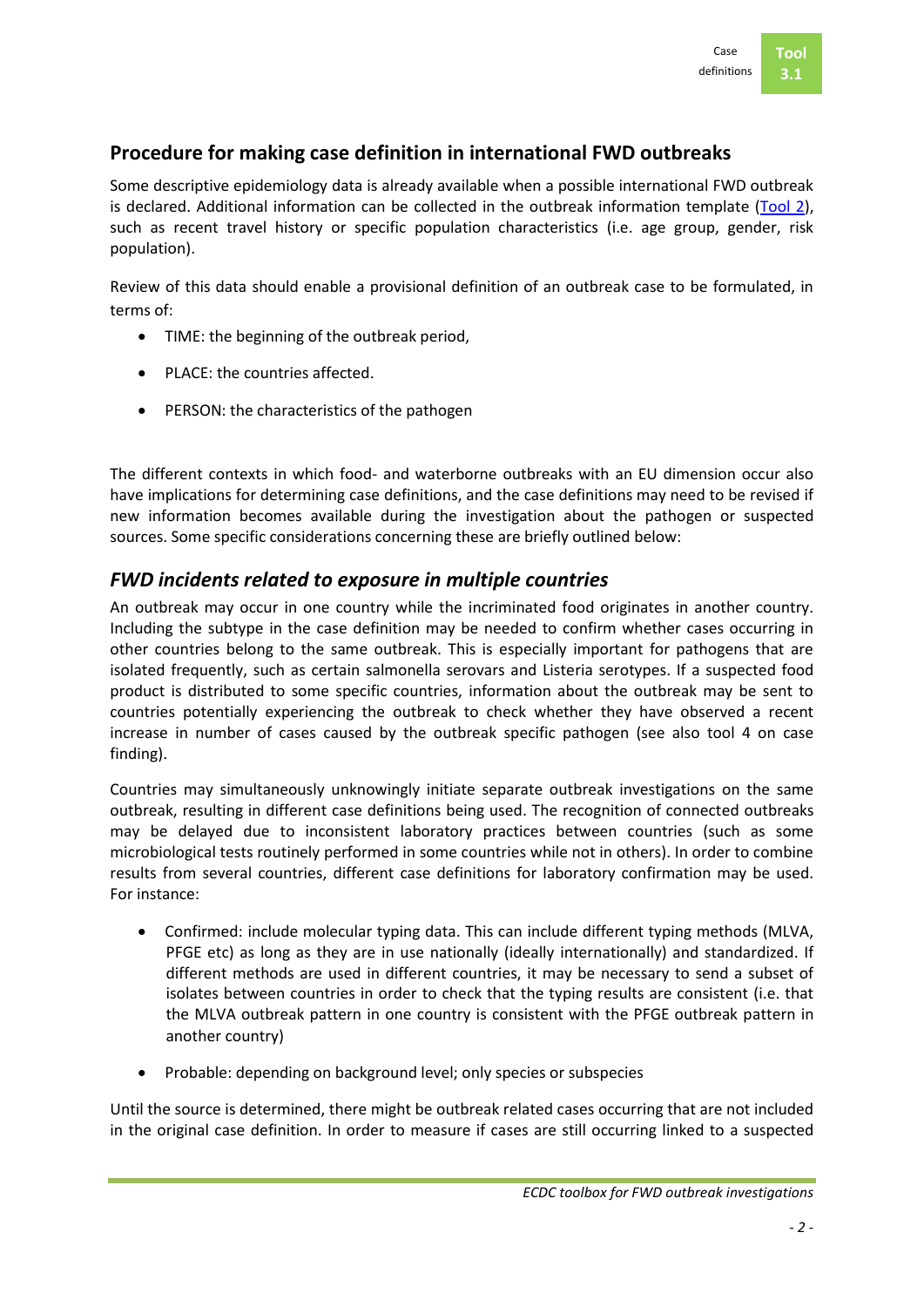

product, the case definition may be revised in order to include also those related to other pathogens that have been identified in the product (see example in box 3 below).

### **Examples from FWD outbreak investigations linked to contaminated internationally distributed products illustrating the above mentioned issues:**

**Box 1. Example of a case definition used in the investigation of an E. coli O157 VTEC outbreak linked to an internationally distributed product (lettuce).**

Netherlands: An isolate matching the outbreak fingerprint (typed by PFGE, using XbaI as the restriction enzyme) for at least 95% and the date of onset of symptoms later than 1 September 2007.

Iceland: all domestically acquired STEC 0157 infections with onset of symptoms after 1 September 2007, pending PFGE and testing for stx1 and stx2 genes.

*\* Netherlands case definition missing 'place'*

[Friesema et al. Eurosurveillance](http://www.eurosurveillance.org/viewarticle.aspx?articleid=19065) 2008, 13:50

**Box 2. Example of a case definition used in the investigation of a Salmonella outbreak linked to an internationally distributed product (rucola lettuce).**

Norway: a person with a laboratory confirmed Salmonella Thompson infection, between October 1 and December 31, 2004, in Norway.

Other countries: Salmonella Thompson submitted to Salm-Gene database (STMPXB.0001, STMPXB.0002, STMPXB.0003, STMPXB.0004 and STMPXB.0005\*).\*\*

*\* These profiles are all very similar (95% similarity, UPGMA), but with significant band differences occurring within specific regions of the gel. However, other isolates (mainly related to travel to Asia and Africa) were markedly different.*

*\*\* Other countries case definition missing 'place' and 'time'*

[Nygård et al. Foodborne Pathogens and Disease 2008, 5;2: 165-173](http://www.ncbi.nlm.nih.gov/pubmed/18361685)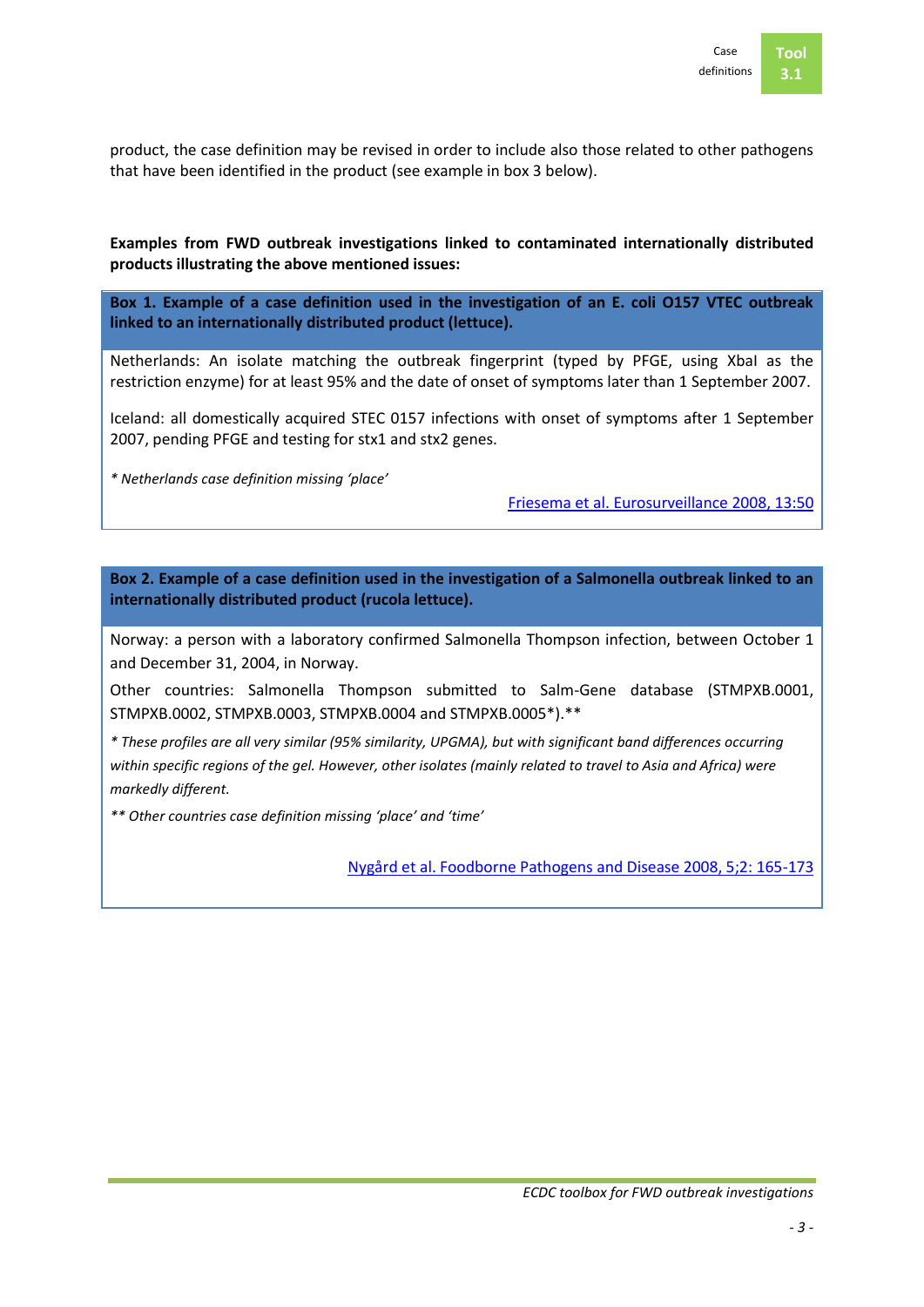**3.1**

**Box 3. Example of a case definition used in the investigation of a Salmonella outbreak linked to an internationally distributed product (peanut products).**

Australia: any person reported to health authorities infected with S. Stanley or S. Newport who had acquired their infection in Australia after May 2001, and the isolate was sensitive to all antibiotics tested.

Canada: cases with symptoms of vomiting, abdominal cramps, fever or diarrhoea and a stool culture positive for S. Stanley with the SSTAXB.0002 PFGE profile.\*

England, Wales and Scotland: someone who had acquired S. Stanley or S. Newport with the characteristic SSTAAXB.0002 or SNWPXB.0030 profiles in England, Wales or Scotland after July 2001.

Investigators in each country reviewed national Salmonella surveillance data-sets for cases infected with other serotypes isolated from peanut products that were potentially related to this outbreak.

*\* Canada case definition missing 'time' and 'place'*

[Kirk et al. Epi Inf 2004; 571-7](http://www.ncbi.nlm.nih.gov/pubmed/15310157)

**Box 4. Example of case definitions used in two investigations of a Hepatitis A outbreak linked to an internationally distributed product (sun-dried tomatoes).**

France: Confirmed: Resident of France and infected with the outbreak strain.

Probable: Resident of south-western France and with a locally acquired infection positive for HAV immunoglobulin M against HAV with onset during November 1, 2009-February 28, 2010.

[Gallot et al., Emerging Infectious Diseases 2011;17\(3\)](http://www.ncbi.nlm.nih.gov/pubmed/21392466)

Netherlands: all reported hepatitis A infections in the Netherlands with date of onset of disease from 15 December 2009 until present, with viruses with an identical sequence in a fragment of the VP1-2A region.

[Petrignani et al. Eurosurveillance 2010; 15\(11\)](http://www.eurosurveillance.org/ViewArticle.aspx?ArticleId=19512)

*\* France confirmed case definition missing 'time*

## *FWD outbreak related to exposures in one country*

FWD outbreaks related to exposures in one country include those related to food and water consumed or sold at tourist locations, international mass gatherings or events, transportation vehicles or on other international travel.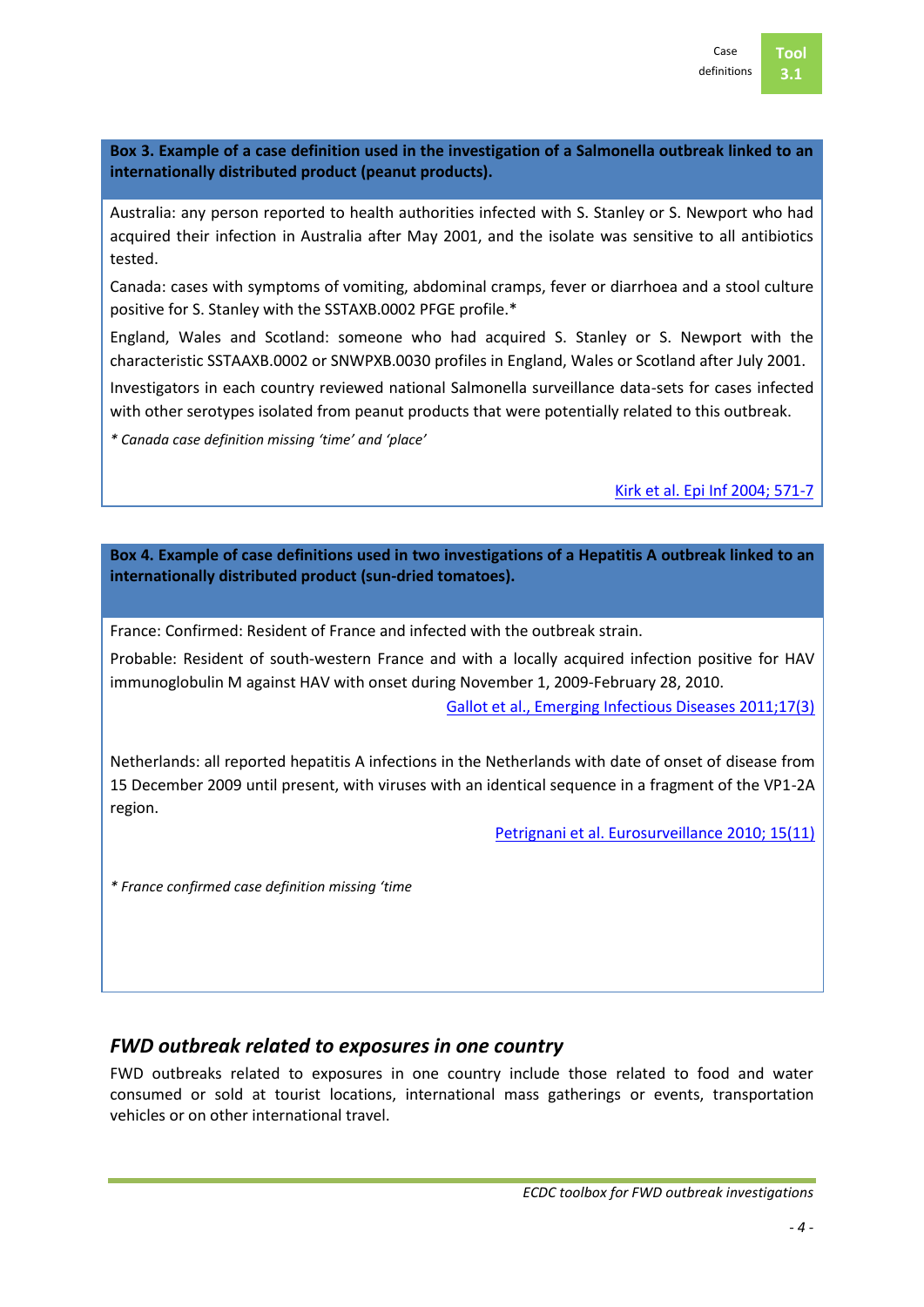

In addition to person characteristics and laboratory results, case definitions for FWD outbreaks linked to international travel may be more specific on time and place:

## **Tourist location / specific travel destination / transportation vehicle**

Should include the location of suspected infection (hotel, resort, area, restaurant, marketplace, transportation vehicle etc) and time of visit

## **Mass gatherings or events**

Should reflect the location of the event and the timeframe in which cases could have been infected. In addition, the case definition may need to provide for the fact that mass gathering participants will potentially be dispersed before detection of an outbreak.

### **Example from FWD outbreak at a tourist location:**

**Box 5. Example of a case definition used in the investigation of an E. coli O157 VTEC outbreak linked to a tourist location.**

Confirmed case: An individual who had stayed in Fuerteventura during March 1997 and had any one of the following: VTEC O157 (same as STEC O157) isolated in stool, clinical HUS or serological evidence of recent VTEC O157 infection.

Probable case: An individual who had stayed in Fuerteventura during March 1997 who presented with bloody diarrhoea with no laboratory confirmation of VTEC O157 infection

[Pebody et al. Epidemiol. Infect. 1999 123: 217-223](http://www.ncbi.nlm.nih.gov/pubmed/10579440)

#### **Example from a FWD outbreak at a mass gathering:**

**Box 6. Example of a case definition used in the investigation of a suspected Salmonella outbreak linked to mass gathering or event.**

A case was defined as diarrheal illness in a conference attendee or accompanying family member, with illness lasting 2 or more days and onset occurring from 6 November 1996 to 9 November 1996.

[Shane et al. Int J Infect Dis 2002; 6: 98-102](http://www.ncbi.nlm.nih.gov/pubmed/12121595)